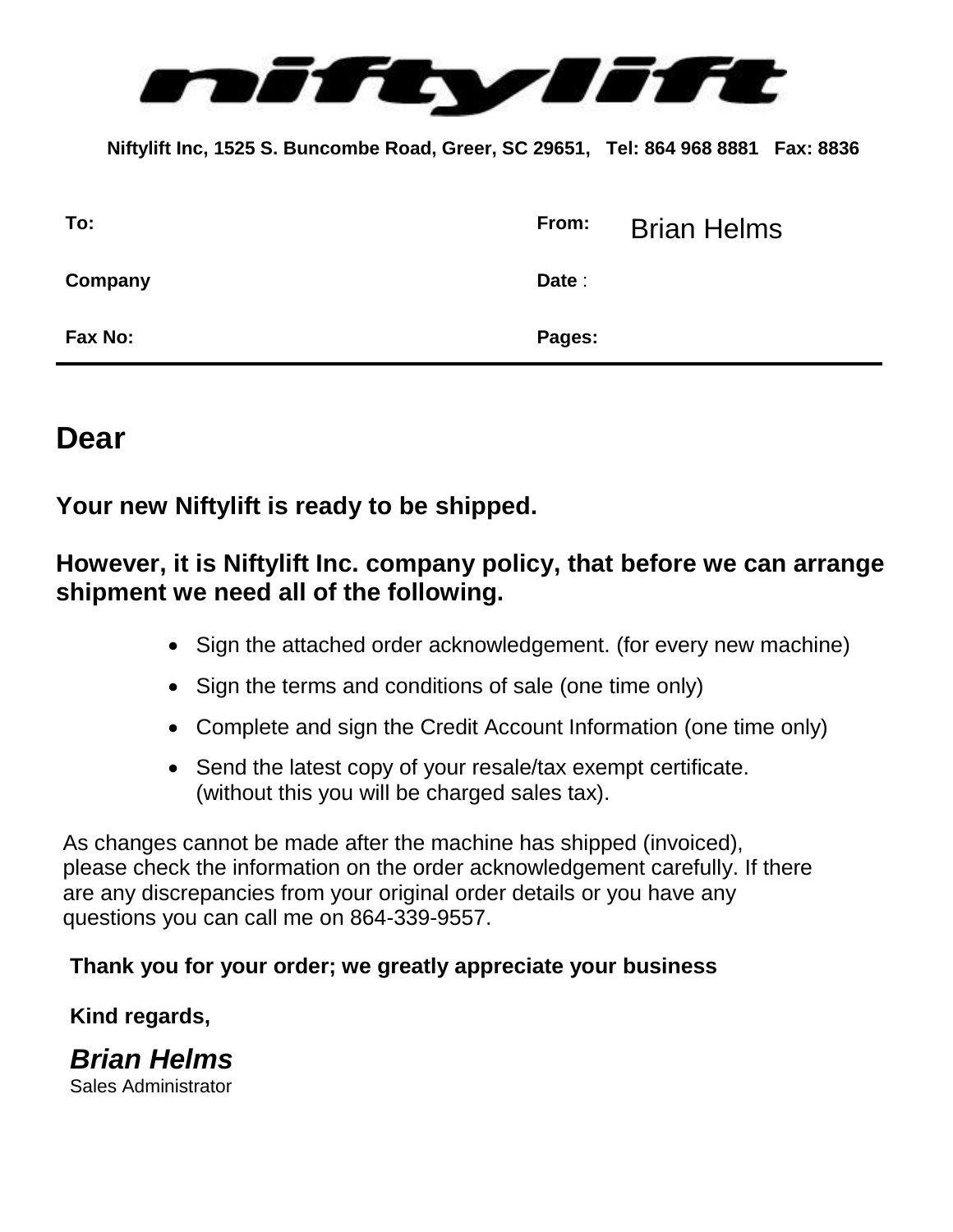

**Niftylift Inc. 1525 S. Buncombe Road, Greer, SC 29651. Tel: 864-968-8881 Fax: 864-968-8836**

#### **TERMS AND CONDITIONS OF SALE**

### **These Terms & Conditions apply to this and all future purchases.**

The following Terms and Conditions of Sale and any additional terms specified on the reverse side hereof or attached hereto and approved by Seller, shall exclusively govern the sale of Niftylift Hydraulic Work Platforms and component parts (collectively, "Products").

- **1. TERMS OF SALE**: These Terms and Conditions of Sale exclusively govern all sales of Products by Seller to Buyer and constitute a binding contract between Buyer and Seller on the terms reflected herein.
- **2. PRICE**: The price for the Products is specified on the reverse side of this Invoice. The price of the Products does not include freight, unless specified on the reverse side hereof, insurance, or sales, use, excise or any other taxes or assessments levied by any federal, state, municipal or other governmental authority.
- **3. PACKAGING**: Seller shall properly package the Products for shipment. Each shipment shall be clearly labeled to indicate the applicable Purchase Order number(s) and part number(s). A packing slip shall accompany each shipment. Products may be picked-up by Buyer or its agent at Seller's South Carolina facility, or shipped directly to Buyer via a third party shipping agent.
- **SHIPPING**: For those Products being shipped to Buyer, and at Buyer's sole cost and expense, Seller shall make appropriate arrangements with a third party shipping agent to insure and deliver the Products to Buyer at its designated location. Seller shall make reasonable efforts to ensure timely delivery of the Products, but does not guarantee a specific delivery date and shall not be liable to Buyer in any regard for any delay in delivery.
- **5. PAYMENTS**: Payments shall be made to Seller in U.S. dollars in accordance with the terms stated on the reverse side hereof. Full payments or installments not received when due shall bear interest at the maximum rate allowed by applicable law. Seller reserves the right to limit or cancel the credit of Buyer, if any, and/or require or demand prepayment or adequate assurances of performance from Buyer prior to taking any preparatory steps prior to manufacturing and/or preparing the Products for delivery.
- **6. TITLE AND RISK OF LOSS**: Title to the Products passes to Buyer upon receipt by Seller of full payment of the purchase price. Risk of loss to the Products passes to Buyer once the Products are in the custody of a third party shipping agent.
- **7. SECURITY INTEREST**: Until full payment is received from Buyer, Seller shall retain a security interest in the Products. Buyer hereby grants Seller a security interest in the Products and all proceeds, if any, to secure its payment and performance of its obligations herein. The said security interest in the Products also secures all amendments, rentals, extensions, or refinancing of any part or all of the obligations hereunder. Buyer hereby irrevocably authorizes Seller at any time and from time to time to file in any filing office in any Uniform Commercial Code jurisdiction any initial financing statements and amendments thereto. Upon request of Seller, Buyer agrees to promptly furnish Seller all information necessary to complete and file the financing statements or amendments thereto.
- **8. ORDER CANCELLATION**: Unless Products are custom manufactured to Buyer's specifications, Buyer may, in writing, cancel an order at any time until the Products are in the custody of a third party shipping agent. Such cancellation may be subject to reasonable reimbursement of expenses incurred in connection with the sale. Once Products have been delivered, a Buyer may return the unused Products to Seller at its sole expense, subject to prior written approval by Seller, and the payment of a separately negotiated restocking charge. The cancellation and/or subsequent return of custom manufactured Products is in Seller's sole discretion, and, if allowed, shall include reimbursement for labor, material or other expenses, plus a reasonable inventory charge.
- **9. WARRANTY**: All promotional materials are illustrative only. The Products are designed, built, tested, and inspected to ensure the highest quality and utmost reliability. For a period of one (1) year from the date of purchase as indicated on the Invoice, Seller shall repair or replace at its discretion and in accordance with terms of its limited warranty, the defective part, component, system or unit. Seller's warranty is void and of no effect if the Product is not used in conformance with the operating procedures specified in the operator's manual, or the defect of the Product resulted from damages inflicted by Buyer occurring after the delivery of the Product, including unauthorized or lack of service. **OTHER THAN THE LIMITED WARRANTY PROVIDED HEREIN, SELLER DISCLAIMS ALL OTHER REPRESENTATIONS AND WARRANTIES, EXPRESS OR IMPLIED, OF ANY KIND (WHETHER ARISING BY IMPLICATION OR BY OPERATION OF LAW) WITH RESPECT TO THE PRODUCTS, INCLUDING, WITHOUT LIMITATION, ANY WARRANTIES OR REPRESENTATIONS AS TO MERCHANTABILITY, FITNESS FOR PARTICULAR PURPOSE OR ANY OTHER MATTER. IN NO EVENT SHALL SELLER BE RESPONSIBLE TO BUYER FOR ANY INCIDENTAL, SPECIAL, EXEMPLARY OR CONSEQUENTIAL DAMAGES, INCLUDING, BUT NOT LIMITED TO, LOSS OF DIRECT AND INDIRECT PROFITS ARISING IN CONNECTION WITH BUYER'S USE, OR INABILITY TO USE, SELLER'S PRODUCTS. SELLER'S TOTAL LIABILITY IS LIMITED TO THE INVOICE PRICE OF THE PRODUCT THAT IS THE SUBJECT OF A CLAIM.**
- **10. INDEMNIFICATION**:To the maximum extent allowed by law, Buyer shall defend and indemnify Seller and its employees and agents against all sums, costs, liabilities, losses, obligations, suits, actions, damages, penalties, fines, interest and other expenses (including investigation expenses and attorneys' fees) that Seller may incur or be obligated to pay as a result of (i) Buyer's negligence, use, ownership, maintenance, transfer, transportation or disposal of the Products; (ii) if manufactured to Buyer's specifications, any infringement or alleged infringement of the industrial and intellectual property rights of others arising from Buyer's plans, specifications (including Buyer's trademarks and brand names) or production of the Products ordered by Buyer; or (iii) Buyer's violation or alleged violation of any federal, state, county or local laws or regulation, including without limitation, the laws and regulations governing product safety and labor practices.

#### **11. MISCELLANEOUS**:

- **a.** The terms and conditions contained herein shall be governed by and interpreted in accordance with the laws of the State of South Carolina. Buyer hereby submits to the jurisdiction of the courts of South Carolina for purposes of enforcement hereof.
- **b.** In the event of a conflict, the order of priority is as follows: (1) typed or handwritten provisions on the face hereof; (2) attachments or exhibits hereto; and (3) these preprinted terms and conditions.

| Terms & Conditions Agreed. | (Signature of purchaser) |
|----------------------------|--------------------------|
|                            |                          |

Print Name\_\_\_\_\_\_\_\_\_\_\_\_\_\_\_\_\_\_\_\_\_\_\_\_\_\_\_\_\_\_\_\_\_\_\_\_\_\_\_\_\_\_\_\_ Date\_\_\_\_\_\_\_\_\_\_\_\_\_\_\_\_\_\_\_\_